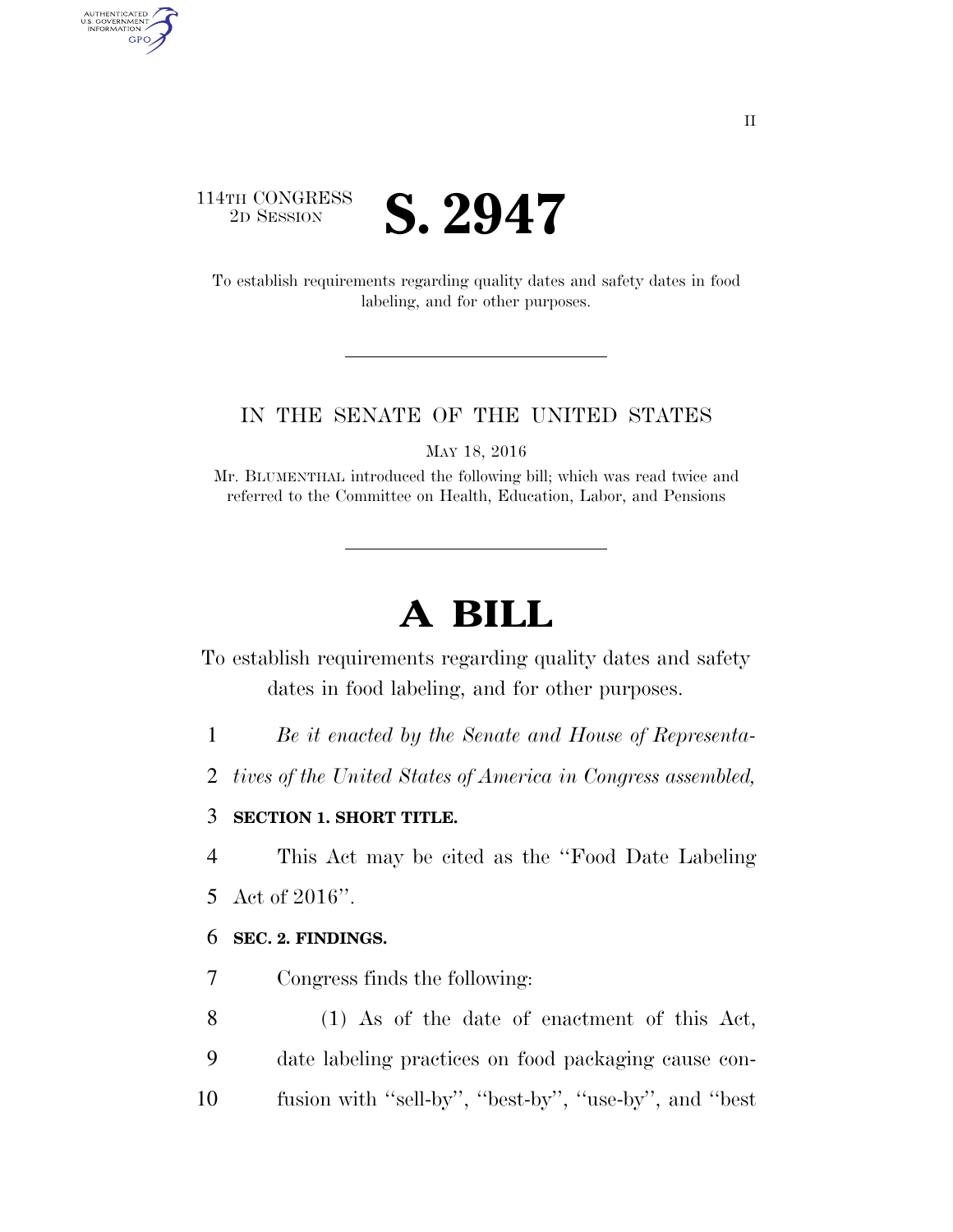before'' dates, leading up to 90 percent of individ- uals in the United States to occasionally throw out still-fresh food.

 (2) Confusion over the meaning of date labels is estimated to account for 20 percent of consumer waste of safe, edible food, leading to approximately \$29,000,000,000 of wasted consumer spending each year.

 (3) Consumer education and standardized date labeling are the top 2 most cost-effective strategies for reducing food waste, by economic value per ton diverted.

 (4) Wasted food costs consumers and industry money, squanders important natural resources that are used to grow, process, distribute, and store the food supply of the United States, and represents a missed opportunity to feed the millions of food inse- cure households in the United States that are strug-gling to access healthy, affordable food.

#### **SEC. 3. DEFINITIONS.**

In this Act:

 (1) ADMINISTERING SECRETARIES.—The term ''administering Secretaries'' means—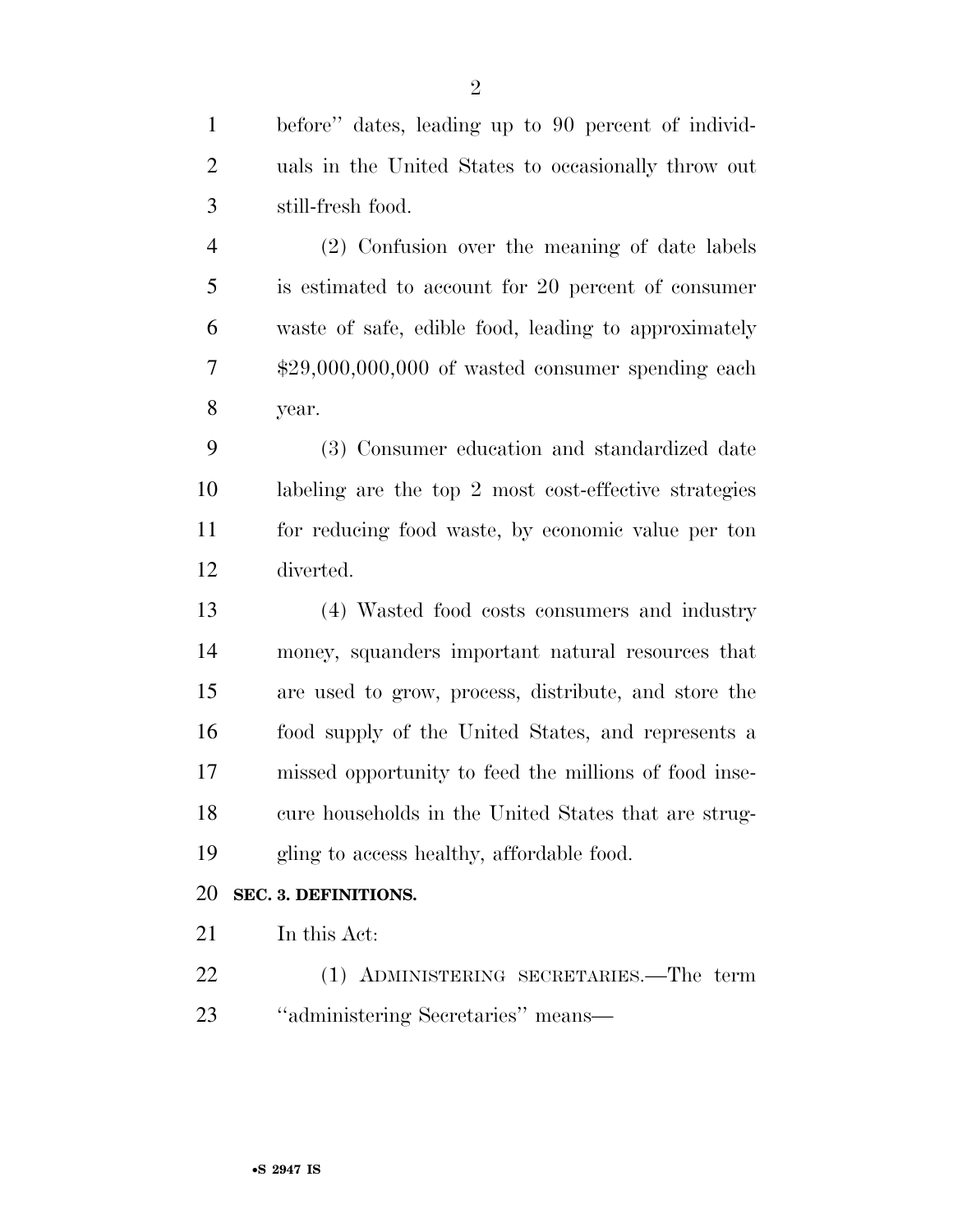| $\mathbf{1}$   | (A) with respect to products described in             |
|----------------|-------------------------------------------------------|
| $\overline{2}$ | paragraph $(4)(A)$ , the Secretary of Agriculture;    |
| 3              | and                                                   |
| $\overline{4}$ | (B) with respect to products described in             |
| 5              | paragraph $(4)(B)$ , the Secretary of Health and      |
| 6              | Human Services.                                       |
| 7              | (2) FOOD LABELER.—The term "food labeler"             |
| 8              | means the producer, manufacturer, distributor, or     |
| 9              | retailer that places a date label on food packaging   |
| 10             | of a product.                                         |
| 11             | (3) QUALITY DATE.—The term "quality date"             |
| 12             | means a date voluntarily printed on food packaging    |
| 13             | that is intended to communicate to consumers the      |
| 14             | date after which the quality of the product may       |
| 15             | begin to deteriorate, but may still be acceptable for |
| 16             | consumption.                                          |
| 17             | READY-TO-EAT PRODUCT.—The<br>(4)<br>term              |
| 18             | "ready-to-eat product" means—                         |
| 19             | $(A)$ with respect to a product under the ju-         |
| 20             | risdiction of the Secretary of Agriculture, a         |
| 21             | product that—                                         |
| 22             | (i) is in a form that is edible without               |
| 23             | additional preparation to achieve food safe-          |
| 24             | ty and may receive additional preparation             |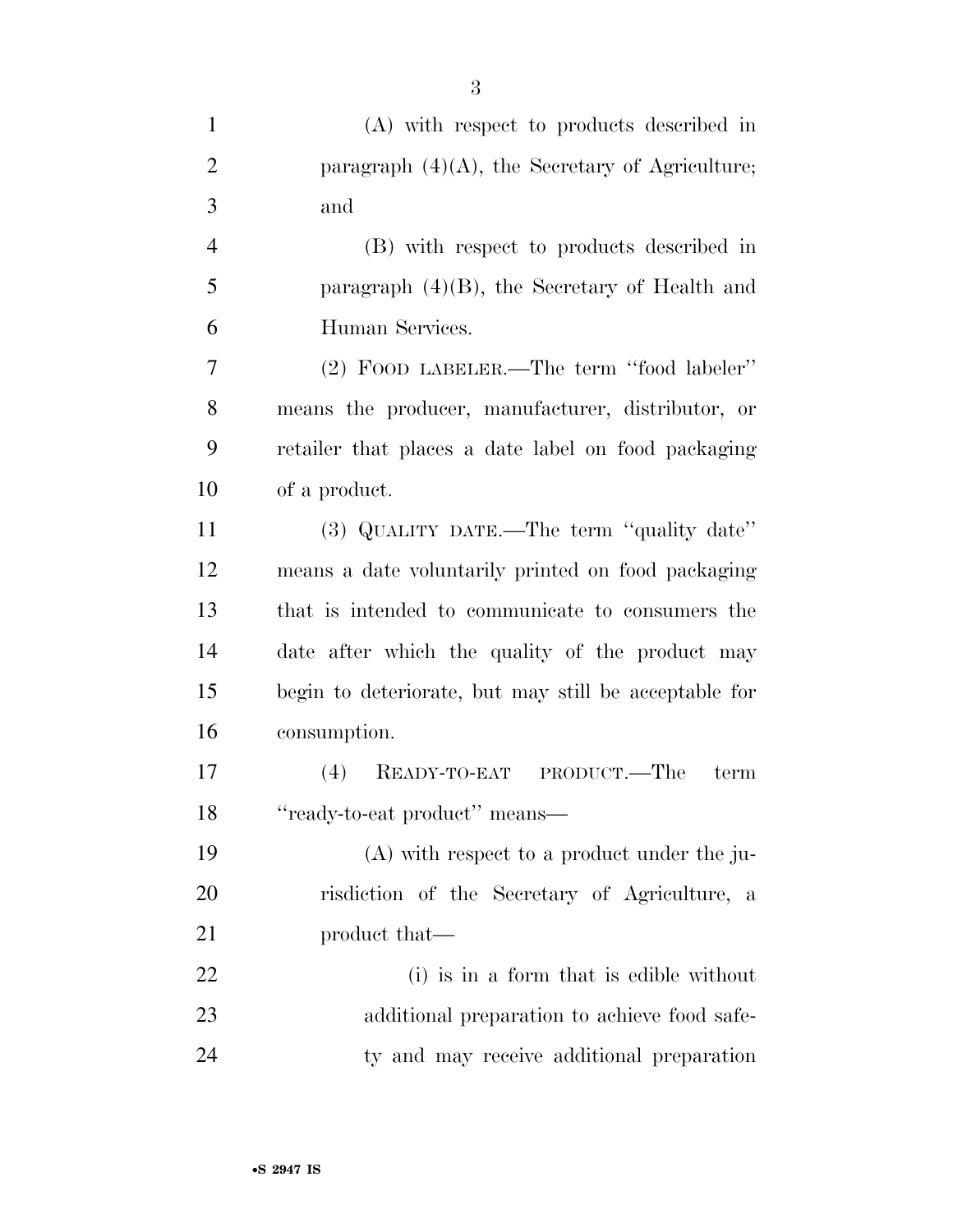| $\mathbf{1}$   | for palatability or aesthetic, epicurean,                |
|----------------|----------------------------------------------------------|
| 2              | gastronomic, or culinary purposes; and                   |
| 3              | $(ii)$ is—                                               |
| $\overline{4}$ | (I) a poultry product, as defined                        |
| 5              | in section 4 of the Poultry Products                     |
| 6              | Inspection Act $(21 \text{ U.S.C. } 453);$               |
| 7              | (II) a meat food product, as de-                         |
| 8              | fined in section 1 of the Federal Meat                   |
| 9              | Inspection Act $(21 \text{ U.S.C. } 601)$ ; or           |
| 10             | (III) an egg product, as defined                         |
| 11             | in section 4 of the Egg Products In-                     |
| 12             | spection Act $(21 \text{ U.S.C. } 1033)$ ; and           |
| 13             | (B) with respect to a food (as defined in                |
| 14             | section 201 of the Federal Food, Drug, and               |
| 15             | Cosmetic Act $(21 \text{ U.S.C. } 321)$ under the juris- |
| 16             | diction of the Secretary of Health and Human             |
| 17             | Services-                                                |
| 18             | (i) a food that is normally eaten in its                 |
| 19             | raw state; or                                            |
| 20             | (ii) any other food, including a proc-                   |
| 21             | essed food, for which it is reasonably fore-             |
| 22             | seeable that the food will be eaten without              |
| 23             | further processing that would significantly              |
| 24             | minimize biological hazards.                             |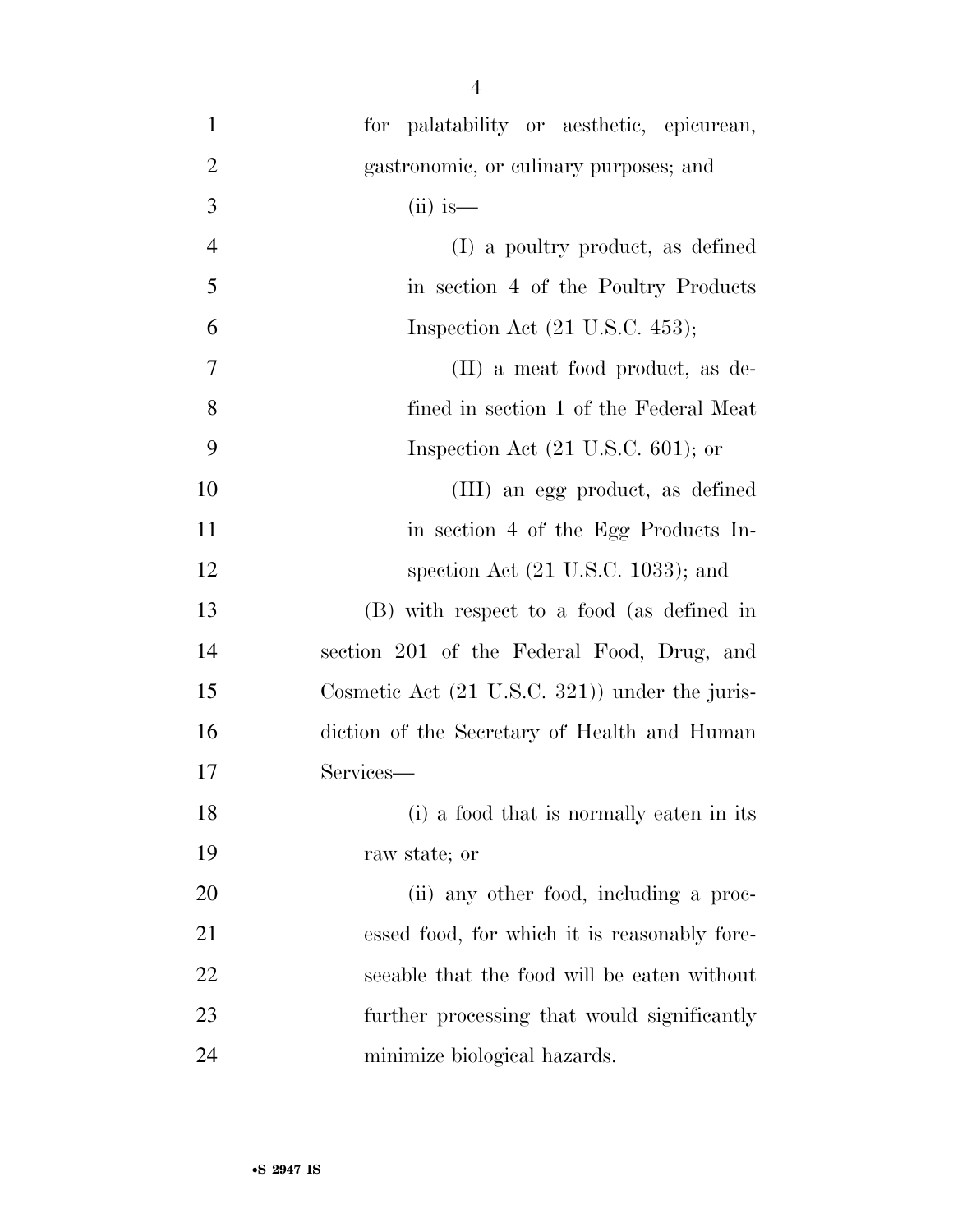(5) SAFETY DATE.—The term ''safety date'' means a date printed on food packaging of a ready- to-eat product, which signifies the end of the esti- mated period of shelf life under any stated storage conditions, after which the product may pose a health safety risk.

#### **SEC. 4. QUALITY DATES AND SAFETY DATES.**

(a) QUALITY DATES.—

 (1) IN GENERAL.—If a food labeler includes a quality date on food packaging, the label shall use the uniform quality date label phrase under para-graph (2).

 (2) UNIFORM PHRASE.—The uniform quality date label phrase under this paragraph shall be ''best if used by'', unless and until the administering Secretaries, acting jointly, specify through rule- making another uniform phrase to be used for pur-poses of complying with paragraph (1).

 (3) OPTION OF THE LABELER.—The decision to include a quality date on food packaging shall be at 21 the discretion of the food labeler.

(b) SAFETY DATES.—

 (1) IN GENERAL.—The label of a ready-to-eat product shall include a safety date that is imme-diately preceded by the uniform safety date label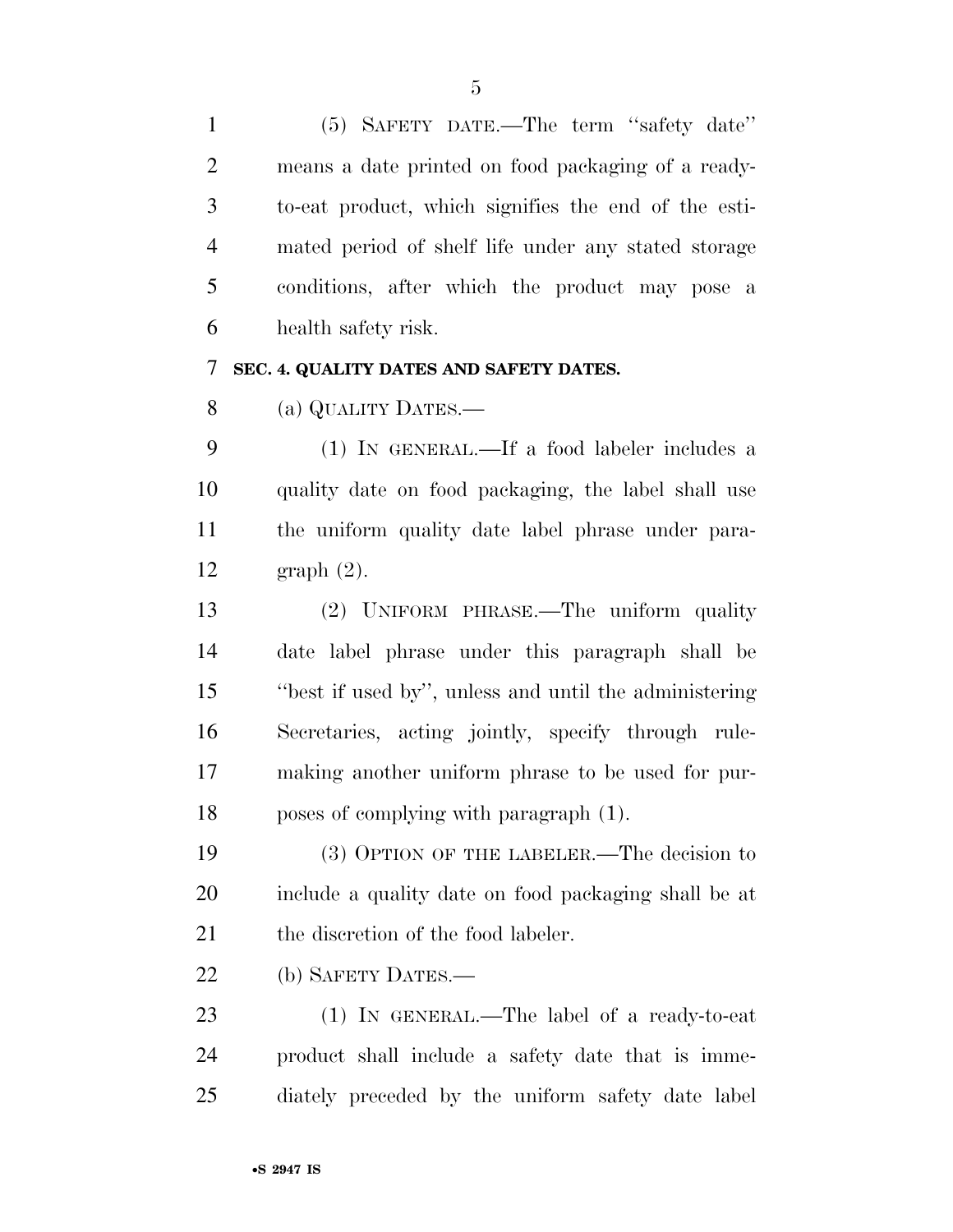| $\mathbf{1}$   | phrase under paragraph (2) if the ready-to-eat prod- |
|----------------|------------------------------------------------------|
| $\overline{2}$ | $uct$ —                                              |
| 3              | (A) meets the criteria described in para-            |
| $\overline{4}$ | graph $(3)(A)$ and is not exempt under para-         |
| 5              | graph $(3)(B)(ii)$ ; or                              |
| 6              | (B) is listed in accordance with paragraph           |
| 7              | (3)(B)(i).                                           |
| 8              | (2) UNIFORM PHRASE.—The uniform safety               |
| 9              | date label phrase under this paragraph shall be 'ex- |
| 10             | pires on', unless and until the administering Secre- |
| 11             | taries jointly specify through rulemaking another    |
| 12             | uniform phrase to be used for purposes of complying  |
| 13             | with paragraph $(1)$ .                               |
| 14             | (3) HIGH-RISK READY-TO-EAT PRODUCTS.—                |
| 15             | (A) IN GENERAL.—The administering Sec-               |
| 16             | retaries, acting jointly, shall describe criteria    |
| 17             | that determine what ready-to-eat products may        |
| 18             | have a high level of risk associated with con-       |
| 19             | sumption after a certain date, including those       |
| 20             | that may be high or very high risk for Listeria      |
| 21             | monocytogenes or other contaminants or patho-        |
| 22             | gens causing foodborne illness.                      |
| 23             | ADDITIONAL<br>(B)<br>FOODS;<br><b>EXEMPT</b>         |
| 24             | FOODS.—The administering Secretaries may,            |
| 25             | with respect to the products under the jurisdic-     |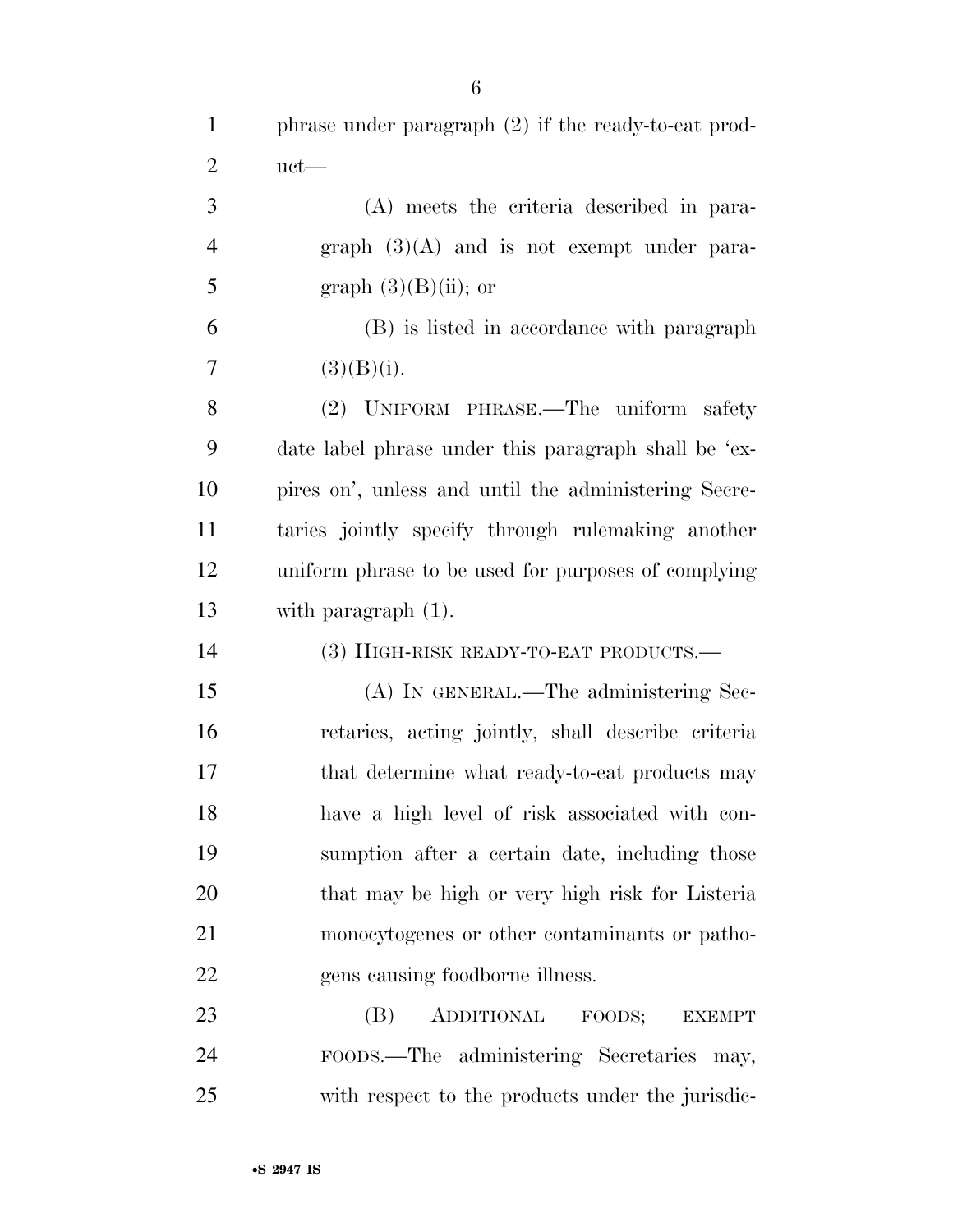| $\mathbf{1}$   | tion of the administering Secretaries, respec-      |
|----------------|-----------------------------------------------------|
| $\overline{2}$ | tively—                                             |
| 3              | (i) list additional ready-to-eat prod-              |
| $\overline{4}$ | ucts that are high risk, but do not meet            |
| 5              | the criteria described in subparagraph $(A)$ ;      |
| 6              | <b>or</b>                                           |
| 7              | (ii) exempt specific ready-to-eat prod-             |
| 8              | ucts that meet the criteria described in            |
| 9              | subparagraph $(A)$ , but do not actually pose       |
| 10             | a high level of risk associated with con-           |
| 11             | sumption after a certain date.                      |
| 12             | (C) REVIEW AND UPDATES.—Not less than               |
| 13             | once every 4 years, the administering Secre-        |
| 14             | taries, acting jointly, shall review and, as the    |
| 15             | administering Secretaries determine appro-          |
| 16             | priate, shall update—                               |
| 17             | (i) the criteria described in subpara-              |
| 18             | $graph(A);$ and                                     |
| 19             | (ii) the list and exemptions described              |
| 20             | in subparagraph $(B)$ .                             |
| 21             | (c) QUALITY DATE AND SAFETY DATE LABELING.—         |
| 22             | (1) IN GENERAL.—The quality date and safety         |
| 23             | date, as applicable, and immediately adjacent uni-  |
| 24             | form quality date label phrase or safety date label |
| 25             | phrase shall be—                                    |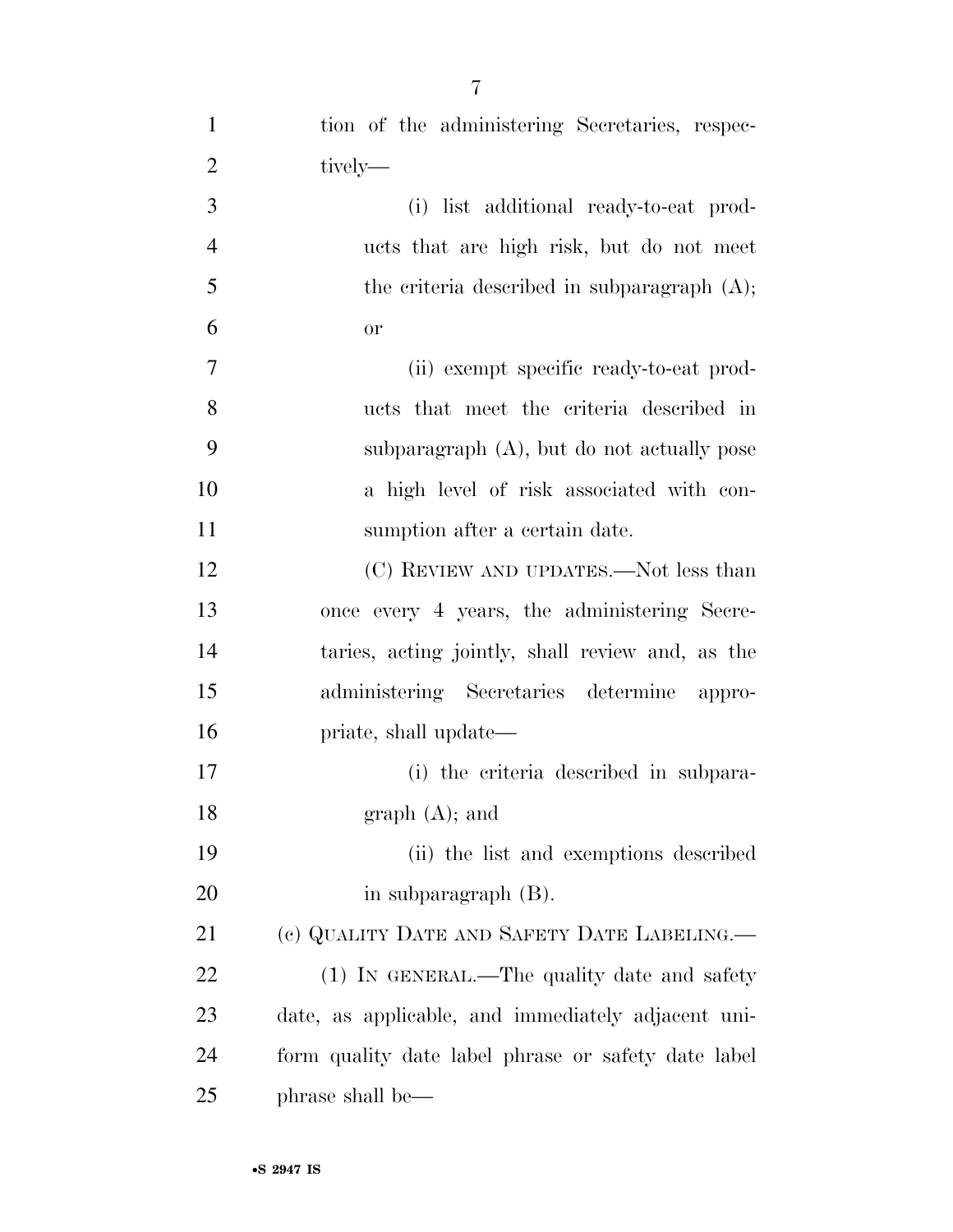| $\mathbf{1}$   | $(A)$ in single easy-to-read type style using                |
|----------------|--------------------------------------------------------------|
| $\overline{2}$ | upper and lower case letters in the standard                 |
| 3              | form;                                                        |
| $\overline{4}$ | $(B)$ in a type size no smaller than 8 point;                |
| 5              | and                                                          |
| 6              | (C) located in a conspicuous place on the                    |
| 7              | package of the food.                                         |
| 8              | (2) DATE FORMAT.—Each quality date and                       |
| 9              | safety date shall be stated in terms of day and              |
| 10             | month and, as appropriate, year.                             |
| 11             | (d) GUIDANCE.—The Commissioner of Food and                   |
| 12             | Drugs and the Secretary of Agriculture shall establish       |
| 13             | guidance for food labelers on how to determine quality       |
| 14             | dates and safety dates for food products.                    |
| 15             | (e) SALE OR DONATION AFTER QUALITY DATE.—No                  |
| 16             | one shall prohibit the sale, donation, or use of any product |
| 17             | after the quality date for the product has passed.           |
| 18             | (f) EDUCATION.—Not later than 1 year after the date          |
| 19             | of enactment of this Act, the administering Secretaries,     |
| 20             | acting jointly, shall provide consumer education and out-    |
| 21             | reach on the meaning of quality date and safety date food    |
| 22             | labels.                                                      |
| 23             | (g) RULE OF CONSTRUCTION; PREEMPTION.—                       |
| 24             | (1) RULE OF CONSTRUCTION.—Nothing in this                    |
|                |                                                              |

section shall be construed to prohibit any State or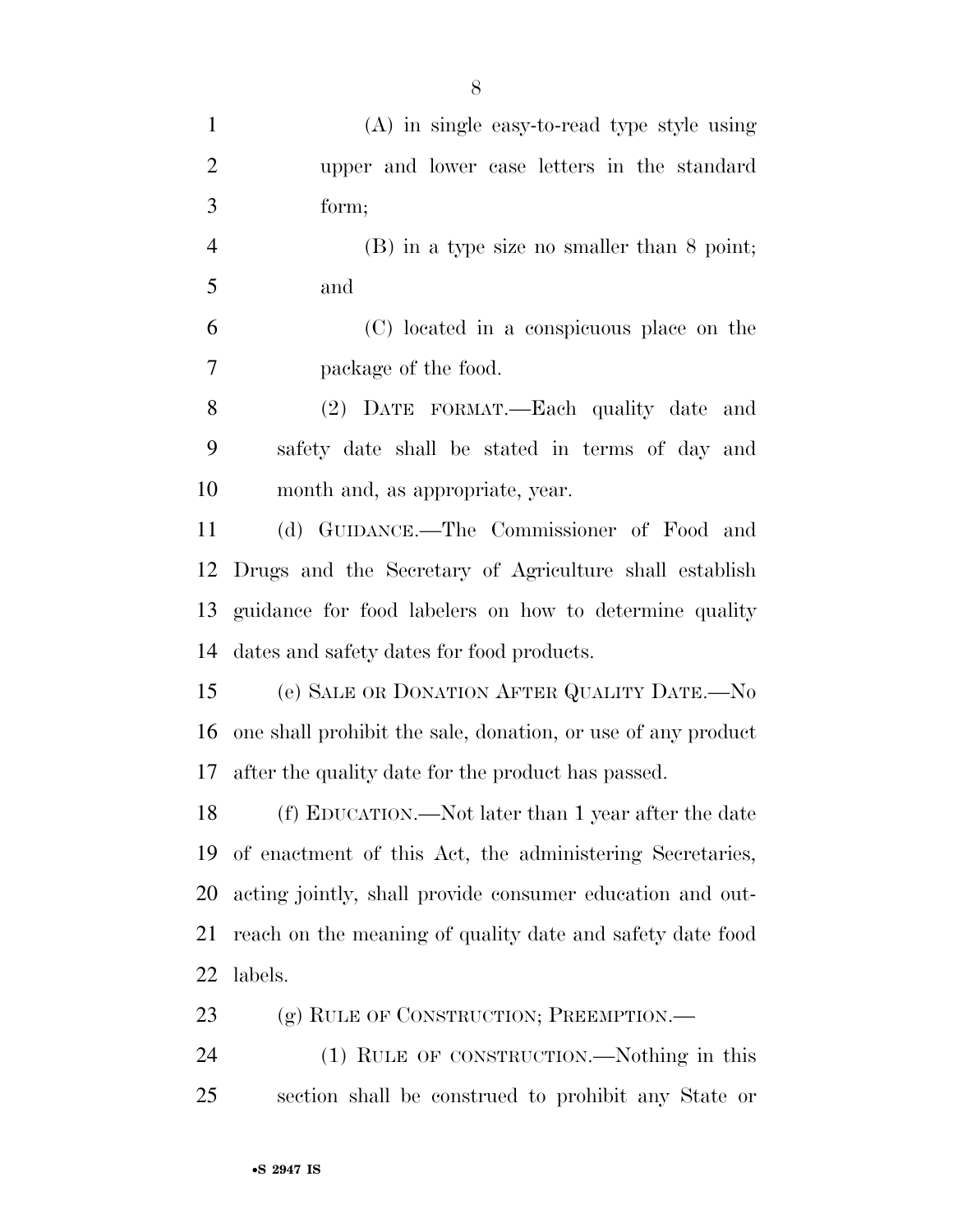| $\mathbf{1}$   | political subdivision of a State from establishing or |
|----------------|-------------------------------------------------------|
| $\overline{2}$ | continuing in effect any requirement that prohibits   |
| 3              | the sale or donation of foods based on passage of the |
| $\overline{4}$ | safety date.                                          |
| 5              | (2) PREEMPTION.—No State or political sub-            |
| 6              | division of a State may establish or continue in ef-  |
| 7              | fect any requirement that—                            |
| 8              | (A) relates to the inclusion in food labeling         |
| 9              | of a quality date or a safety date that is dif-       |
| 10             | ferent from or in addition to, or that is other-      |
| 11             | wise not identical with, the requirements under       |
| 12             | this section; or                                      |
| 13             | (B) prohibits the sale or donation of foods           |
| 14             | based on passage of the quality date.                 |
| 15             | (3) ENFORCEMENT.—The administering Secre-             |
| 16             | taries, acting jointly and in coordination with the   |
| 17             | Federal Trade Commission, shall ensure that the       |
| 18             | uniform quality date label phrase and uniform safety  |
| 19             | date label phrase are standardized across all food    |
| 20             | products.                                             |
| 21             | (4) SAVINGS.—Nothing in this Act, nor any             |
| 22             | amendment made by this Act, nor any standard or       |
| 23             | requirement imposed pursuant to this Act shall be     |
| 24             | construed to preempt, displace, or supplant any       |
| 25             | State or Federal common law rights or any State or    |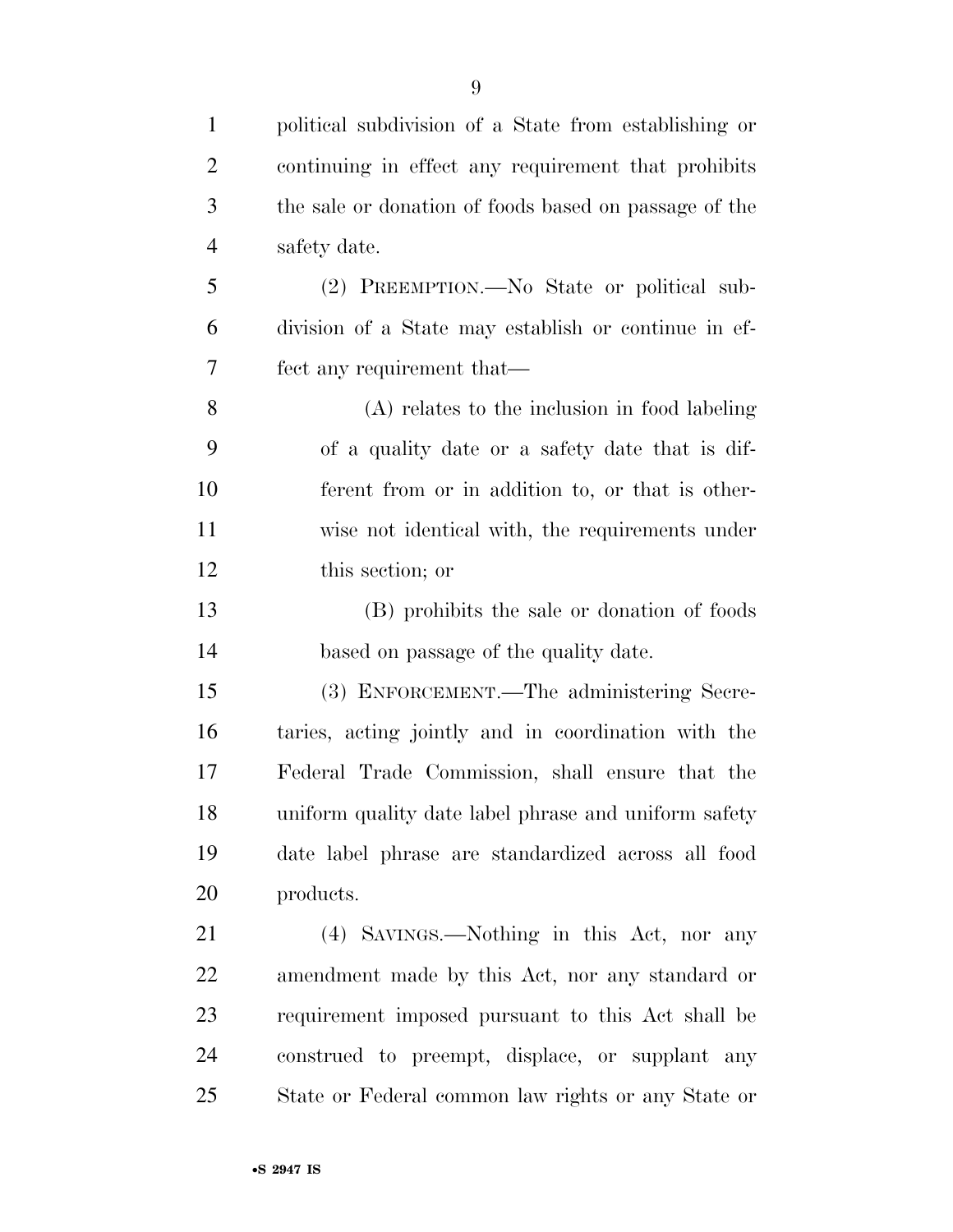Federal statute creating a remedy for civil relief, in- cluding those for civil damage, or a penalty for criminal conduct.

 (h) TIME TEMPERATURE INDICATOR LABELS.— Nothing in this section shall be construed to prohibit or restrict the use of time-temperature indicator labels or similar technology that is consistent with the requirements of this Act.

 (i) DELAYED APPLICABILITY.—This section shall apply only with respect to food products that are labeled on or after a date that is 2 years after the date of enact-ment of this Act.

## **SEC. 5. MISBRANDING VIOLATION FOR QUALITY DATES AND SAFETY DATES IN FOOD LABELING.**

 (a) FDA VIOLATIONS.—Section 403 of the Federal Food, Drug, and Cosmetic Act (21 U.S.C. 343) is amend-ed by adding at the end the following:

18  $\langle x \rangle$  if its labeling is in violation of section 4 of the Food Date Labeling Act of 2016 (relating to quality dates and safety dates).''.

 (b) POULTRY PRODUCTS.—Section 4(h) of the Poul- try Products Inspection Act (21 U.S.C. 453(h)) is amend-ed—

24 (1) in paragraph  $(11)$ , by striking "or" at the end;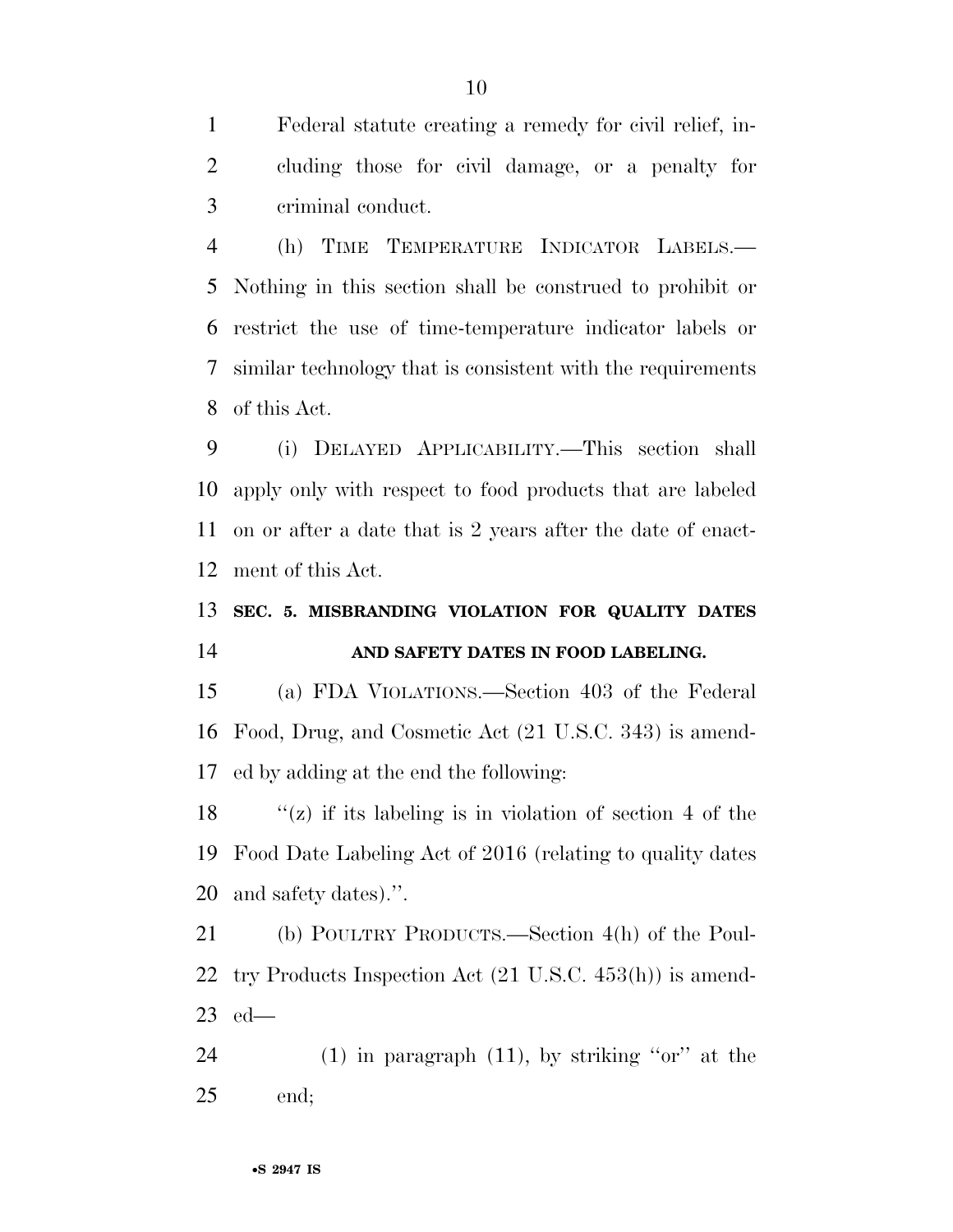| $\mathbf{1}$   | $(2)$ in paragraph $(12)$ , by striking the period at         |
|----------------|---------------------------------------------------------------|
| $\overline{2}$ | the end and inserting "; or"; and                             |
| 3              | $(3)$ by adding at the end the following:                     |
| $\overline{4}$ | $\lq(13)$ if it does not bear a label in accordance           |
| 5              | with section 4 of the Food Date Labeling Act of               |
| 6              | $2016$ .".                                                    |
| 7              | (c) MEAT PRODUCTS.—Section $1(n)$ of the Federal              |
| 8              | Meat Inspection Act $(21 \text{ U.S.C. } 601(n))$ is amended— |
| 9              | $(1)$ in paragraph $(11)$ , by striking "or" at the           |
| 10             | end;                                                          |
| 11             | $(2)$ in paragraph $(12)$ , by striking the period at         |
| 12             | the end and inserting "; or"; and                             |
| 13             | $(3)$ by adding at the end the following:                     |
| 14             | $\cdot$ (13) if it does not bear a label in accordance        |
|                |                                                               |

 with section 4 of the Food Date Labeling Act of 2016.''.

 (d) EGG PRODUCTS.—Section 7(b) of the Egg Prod- ucts Inspection Act (21 U.S.C. 1036(b)) is amended in the first sentence by adding before the period at the end ''or if it does not bear a label in accordance with section 4 of the Food Date Labeling Act of 2016''.

#### **SEC. 6. REPORT TO CONGRESS.**

 Not later than 5 years after the date of enactment of this Act, the administering Secretaries, acting jointly, shall report to the appropriate committees of Congress on